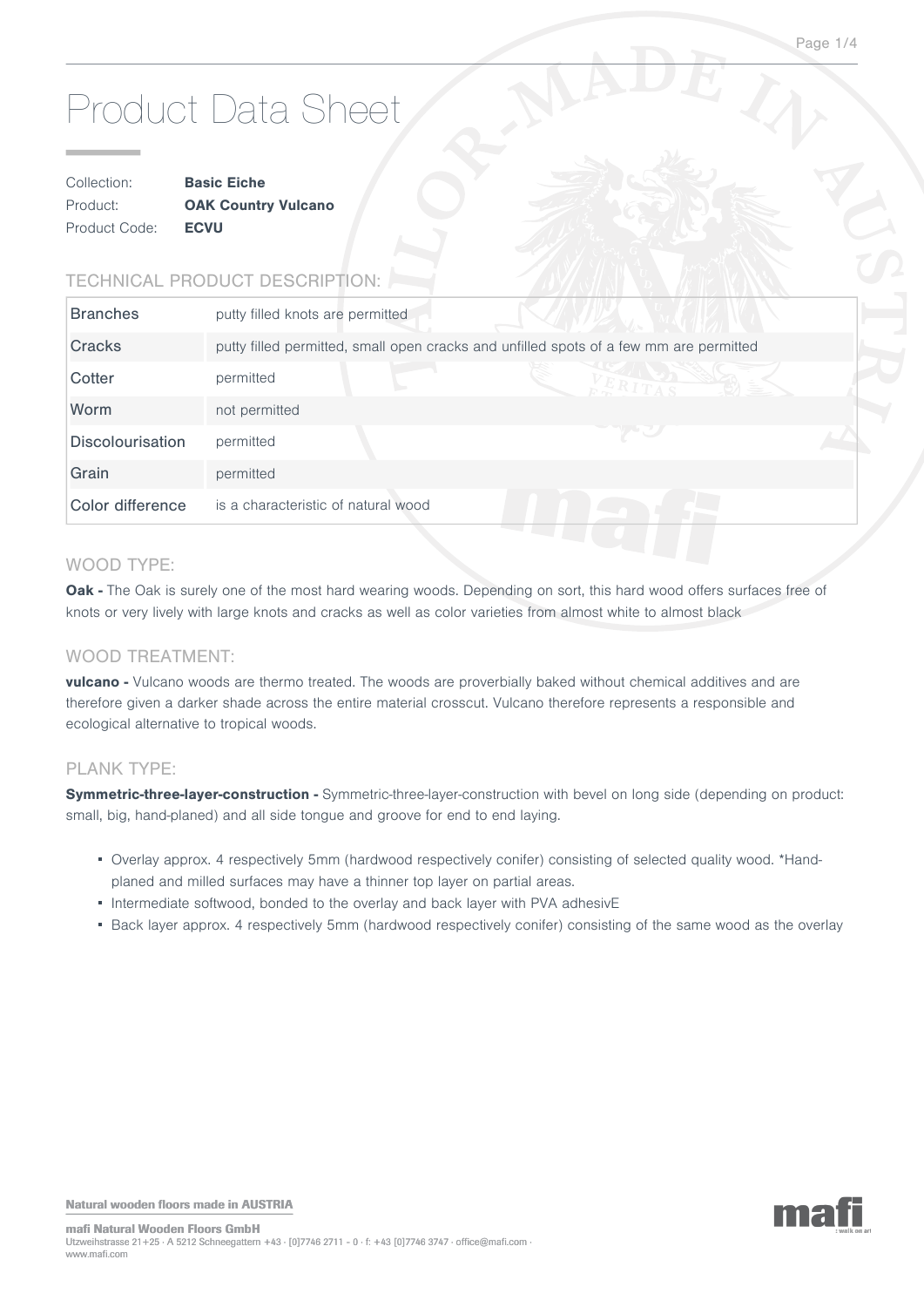## AVAILABLE DIMENSIONS:

| 1800/2000/2400 x 260/280/300 x 19 |  |
|-----------------------------------|--|
| 1800/2000/2400 x 155 x 16         |  |
| 1800/2000/2400 x 155 x 19         |  |
| 1800/2000/2400 x 185 x 16         |  |
| 1800/2000/2400 x 185 x 19         |  |
| 1800/2000/2400 x 240 x 16         |  |
| 1800/2000/2400 x 240 x 19         |  |

# SURFACE:

The surface finishing of mafi natural wooden flooring is done exclusively with natural oils, which cure oxidatively. These oils consist of naturally renewable raw materials and are 100% biodegradable. Natural oils are harmless and generally antiallergenic. They provide a pleasant surface and a natural optical appearance of wood.

To obtain the desired visual appearance and quality, each mafi natural wooden floor is oiled twice. This is the reason why we distinguish between:

- $\blacksquare$  Production surface  $\blacksquare$  professionally preoiled surface ex works
- **Installed surface** = professionally re-oiled surface after the flooring is laid.

Exception: All floors of the Domino collection are delivered with a raw surface. There are some defined criteria from mafi for the installed surface. These should be completed by the certified partners of mafi to ensure a guarantee.

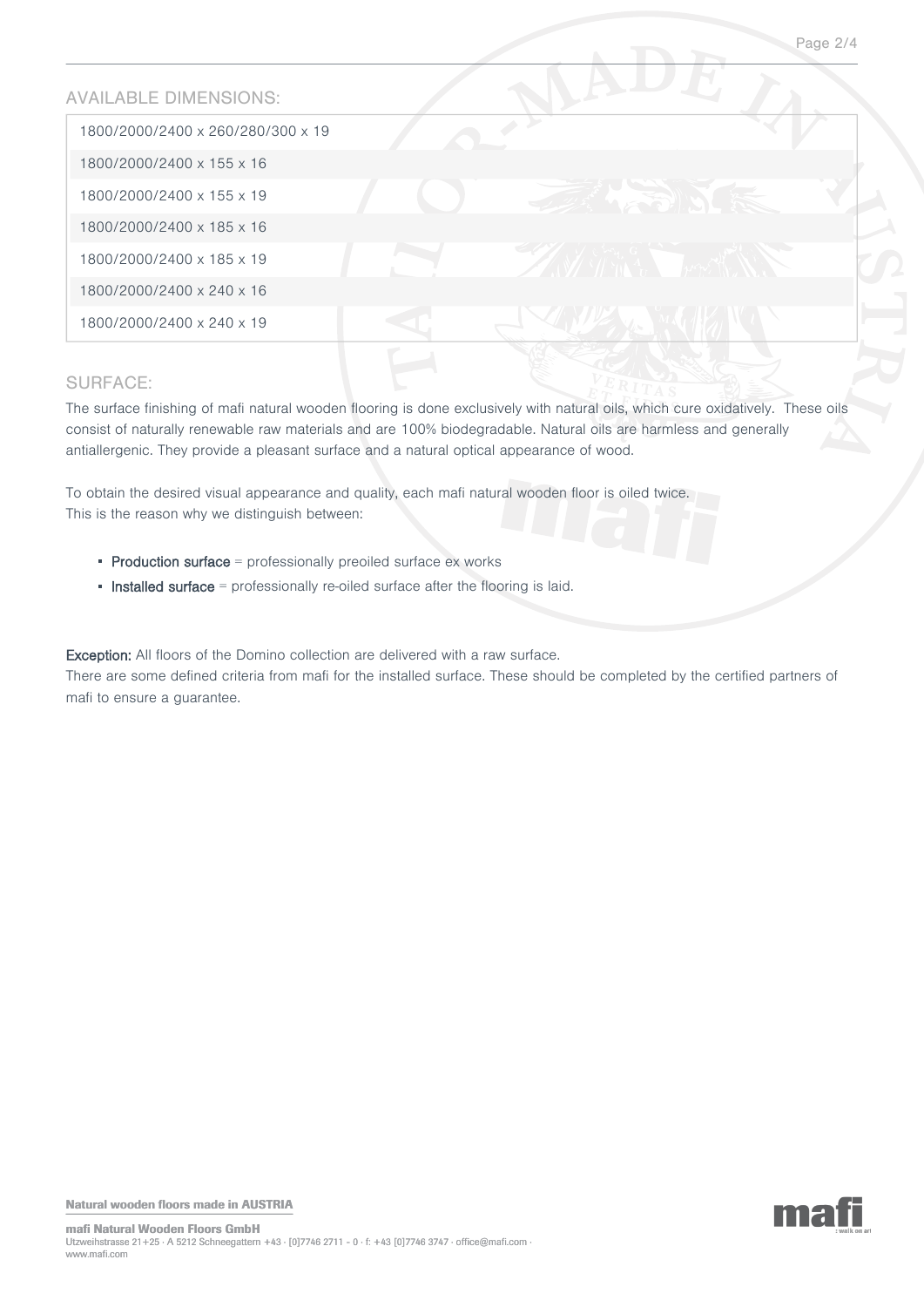## AVAILABLE SURFACE TREATMENT:

**brushed / natural oil:** By brushing wood, it gets a characteristic surface structure depending on its naturally grown wood grain. natural oiled - the natural oil intensifies the colour and grain of the wood.

**brushed / white oil:** By brushing wood, it gets a characteristic surface structure depending on its naturally grown wood grain. white oiled - white pigments in the oil brighten the floor.

#### UNDERFLOOR HEATING:

Nearly all mafi natural wooden floors are suitable for underfloor heating systems. Only exceptions are Larch Country, Larch Country Vulcano and Vulcano Rosso). Please have a look into the [installation instructions](http://www.grafikartelier.com/MAFI_INSTALL_VERLEGEFIBEL_2012.pdf) for detailed information. With a room temperature of 21°C the floor´s surface temperature should be maximum 27°C.

#### ADHESIVE (PVA):

mafi natural wooden floors are exclusively glued together with casein adhesive. It is manufactured with water, carbon, lime, acetic acid and without any use of formaldehyde and solvents. PVA, the principal component for casein adhesive is used for packaging food and therefore it is free of any poisonous category.

#### MOISTURE CONTENT OF THE WOOD:

The moisture content of mafi natural wooden floors is between  $6 - 8$  % ex works. (exception: all Vulcano floors are between 2 – 5 %). This is guaranteed through special analyzers which are continuously calibrated.

#### TONGUE AND GROOVE:

The width of each tongue and groove is circa 4mm. It is about keyway. Tongue and groove is on all sides for easy installation.

Exception: All floors of the Domino collection are delivered glued on a net without tongue and groove.

#### INSTALLATION:

mafi natural wooden floors can be installed floatingly, with floor joists or by gluing. Please take the [mafi](http://www.grafikartelier.com/MAFI_INSTALL_VERLEGEFIBEL_2012.pdf) [installation instructions](http://www.grafikartelier.com/MAFI_INSTALL_VERLEGEFIBEL_2012.pdf) into consideration.

#### USAGE:

All mafi natural wood floors comply with CE directives in accordance with **ÖNORM EN 14342.**

**P1 / P2 / O:** P1 Suitable for low and medium traffic: bedroom, children's room, lounge, etc. P2 Suitable for medium traffic and heavily frequented areas: kitchen, dining-room etc. O Suitable for commercially used zones. Attention! Only after consultation with an expert and compliance test of the actual area!

#### IMPORTANT ADVICE:

mafi natural wood floors are pure natural products and therefore unique. Differences in color and textures are because of different growing conditions of the single tree. Samples and exhibition spaces can never match the delivered floor to 100%.